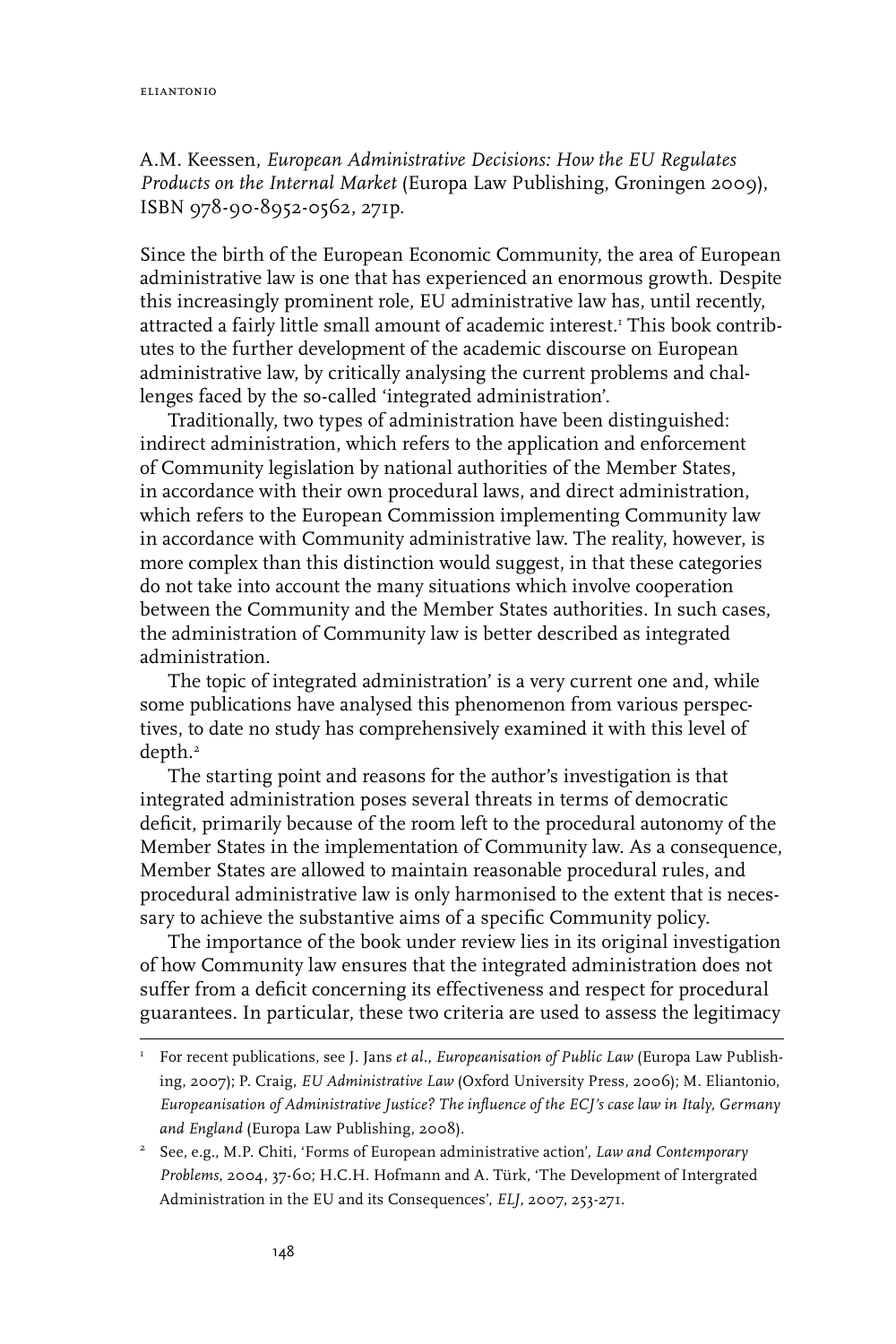of the creation, enforcement and judicial review of European administrative decisions that arise from the integrated administration. European decisions are defined by the author as decisions by a Community or national administrative authority that are taken on the basis of Community legislation and that are binding on those to whom they are addressed.

This analysis is carried out with regard to four reference areas, namely endangered wildlife, medicines for human use, plant protection products and GMO's. These areas have been selected because, in such areas, different types of European administrative decisions are issued, while their common feature is that the marketing of all these products requires an authorisation in accordance with a procedure established by Community law.

Each chapter is organised by phase of the implementation activity, with the exclusion of transposition: chapter one deals with the application (referred to as decision-making) of European administrative decisions, while chapter two covers the enforcement phase. Chapters three and four are devoted to judicial review aspects. Each chapter analyses the European rules in each reference area, and assesses and compares the findings. In order to provide an answer as to the effectiveness of and the respect for procedural guarantees of the integrated administration, the author examines, for each reference area, how competences are divided, how differences are prevented or solved and which procedural guarantees the Community offers individuals.

The concluding chapter assesses to which extent national implementation has been superseded by cooperation in implementation between Member States and Community bodies and to what extent Community regulation can be effective and observe procedural guarantees. It also provides recommendations for the improvement of the effectiveness and respect for procedural guarantees of Community law, insofar as it produces European administrative decisions with potentially EU-wide effects.

As it was perhaps to be expected, the author shows that, if seen from the perspective of the capacity of achieving the two above mentioned goals, all types of European administrative decisions<sup>3</sup> present advantages and disadvantages. For example, the advantage of mutual recognition decisions is that they do not force Member States to accept a decision that is below their standards, but they do not completely ensure uniformity. Conversely, the use of a single licence decision implies that also Member States with higher standards have to accept that decision, and this system might provoke a race to the bottom. Community decisions are surely the most apt to ensure uniformity, but such decisions are adopted by qualified majority voting and thus may well be below the standards of some Member States, which nevertheless have to comply with them.

<sup>3</sup> The categorisation used in the book under review is taken from G. Sydow, *Verwaltungskooperation in der Europäischen Union, Zur horizontalen und vertikalen Zusammenarbeit der europäischen Verwaltungen am Beispiel der Produktzulassungsrecht* (Tübingen, 2004).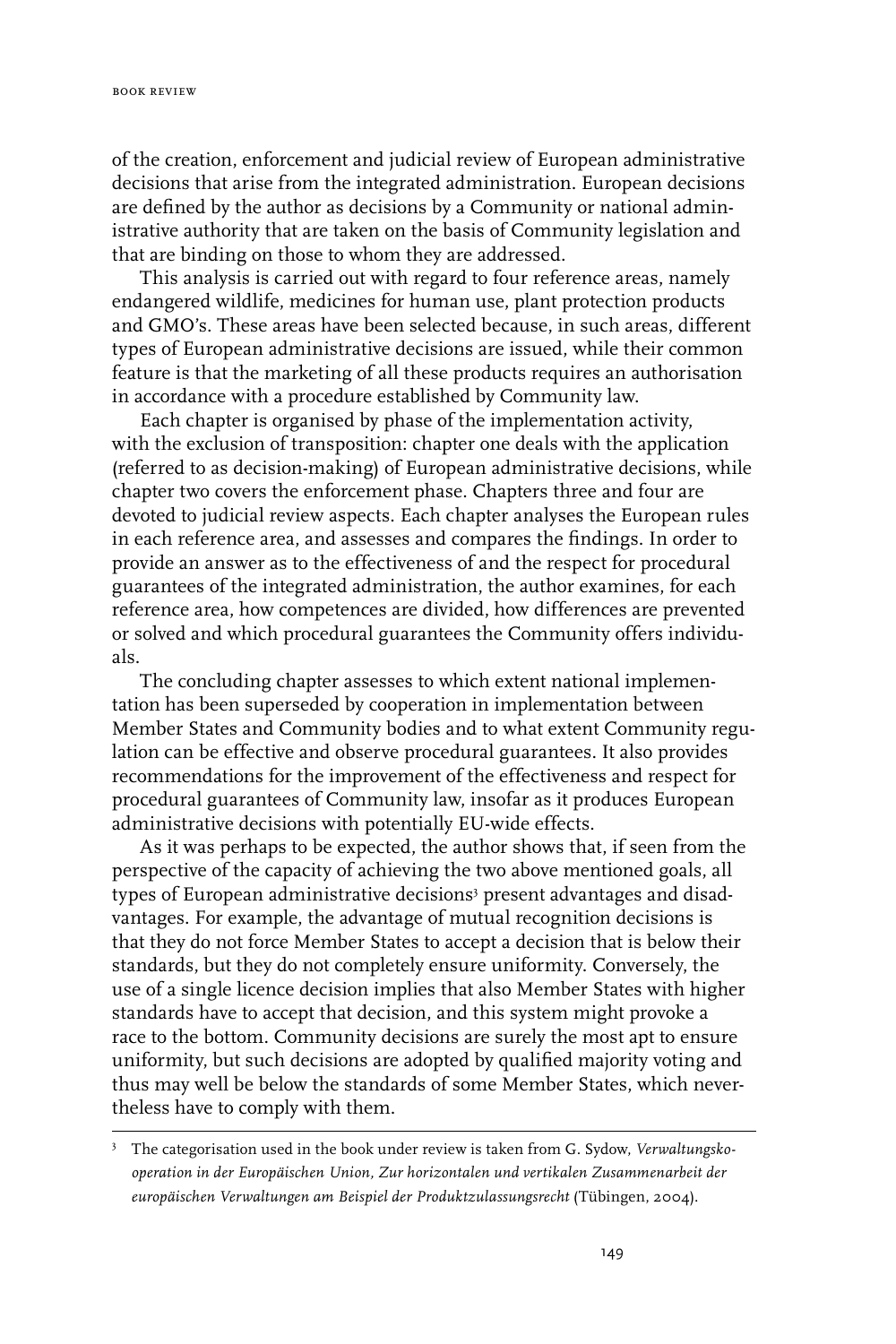Not only-decision making, but also enforcement must be effective. In this area, by reference to the four product areas, the author shows that EC law does not provide for specific enforcement provisions on compliance control and that the system relies excessively on self enforcement. This might of course hamper the functioning of the internal market. With regard to enforcement, the author also points out the well-known deficiencies of the enforcement carried out by the European Commission. Another gap discovered by the author is in the area of network control, with regard especially to the cooperation between the competent authorities in a given area and the customs authorities.

The starting point of the debate on the respect for procedural guarantees is the idea of a Community based on the rule of law, in which, therefore, the relevant rules should ensure that the administration give adequate consideration to the interests of the persons affected by the decisions they take, and that these persons are able to enforce their rights before a court.

In this area the author identifies several gaps in the system: the most notable one concerns instances in which the authorisation holder or the applicant of a marketing authorisation is not heard before the administration takes a decision. Third parties logically receive even less rights, and their right to be heard when their interests might be affected by a marketing authorisation issued to another individual or have filed a request for enforcement or for the withdrawal of an authorisation still largely depends on national law.

Also with regard to judicial protection the author concludes that the EU legal system has not been adapted to give full and effective judicial protection for all cases of shared administration, with the consequence that, in some instances, no judicial protection is offered vis-à-vis a certain measure. This might depend on the different standing conditions applying throughout the Member States of the EU and the restrictive conditions applied at the EU level. Another problem is that parallel proceedings might take place (at the Community or at the national level), because of the absence of a duty of judicial cooperation in administrative law cases. Consequently, national courts might not even be aware of judgments issued by other courts. This means that they could issue contradictory rulings, or that the applicant could be obliged to bring proceedings in all Member States (for example, against mutual recognition decisions).

The author's analysis is consistent and detailed throughout the book and manages to reach the grounded conclusion that, in order to ensure a sufficient level of effectiveness and respect for procedural guarantees in the administration of Community law, it is necessary to improve the cooperation between the different actors concerned. Hence, in order to ensure the effectiveness of decision-making and enforcement of European administrative decisions, it is essential to create adequate mechanisms of cooperation between the national authorities amongst themselves, and between the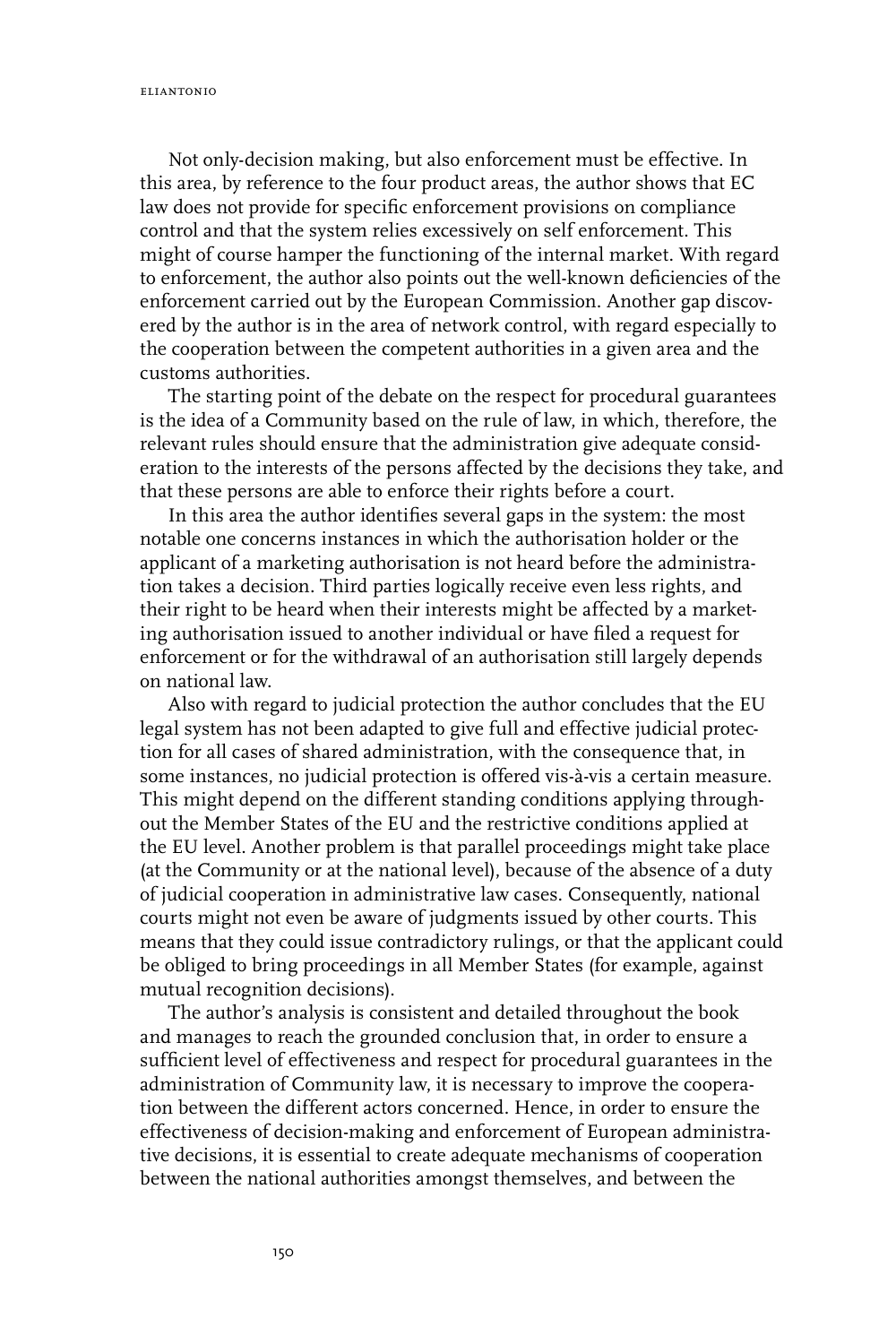national authorities, the European Commission and the relevant Community agencies. Furthermore, with regard to the aim of achieving a complete system of judicial protection vis-à-vis European administrative decisions, the author concludes that it is necessary to provide for better cooperation between the national courts amongst themselves, and between the national courts and the Community courts.

While these are the most important findings of the book, it is important to point out the book under review also provides for some recommendations on how to improve effectiveness of and the respect for procedural guarantees in the area of Community product regulation. While all of these recommendations seem desirable, some doubts could be cast on the feasibility of some of them. The proposals put forward in the area of judicial protection, for example, while unequivocally useful for the purposes of creating a more complete system of remedies in the Community legal order, appear to be rather unrealistic.

For example, the author suggests the inclusion of the right for third parties to access the Community courts. While this reform would certainly fill one of the most debated gaps in the Community system of judicial protection, given the stand of the ECJ's case law and the minor changes made to Article 230 EC by the Treaty of Lisbon, it does not seem likely that this reform is going to be introduced in the near future.

Another interesting, yet quite far-fetched, proposal is to include a provision to the effect that third parties have to be granted access to national courts. While this provision would certainly contribute to reducing the inequalities in the conditions of standing of individuals throughout the European Union, it is unclear what the legal basis of such Community action would be. In the absence of a general legal basis for the harmonisation of procedural law, a Community legislative competence may be exercised only within specific sectors. One could in principle turn to Article 95 EC. However, it is at least questionable whether this article could constitute a correct legal basis for the harmonisation of administrative procedural law: one would need to show how the rules on the administration of justice have as their object, among other things, 'the establishment and functioning of the internal market', and that the national differences between these rules somehow impair the proper functioning of the internal market.

In conclusion, it can be said that the book under review provides a coherent and in-depth analysis of a very current topic, that of the administration of Community law and of the gaps in the system of integrated administration. While the feasibility of many of the improvements to the system proposed is questionable, it is, however, by all means desirable that a debate takes place concerning this issue. In this sense, the book under review is an important contribution to the examination of a phenomenon of increasing importance in the Community legal order and will hopefully spark a debate